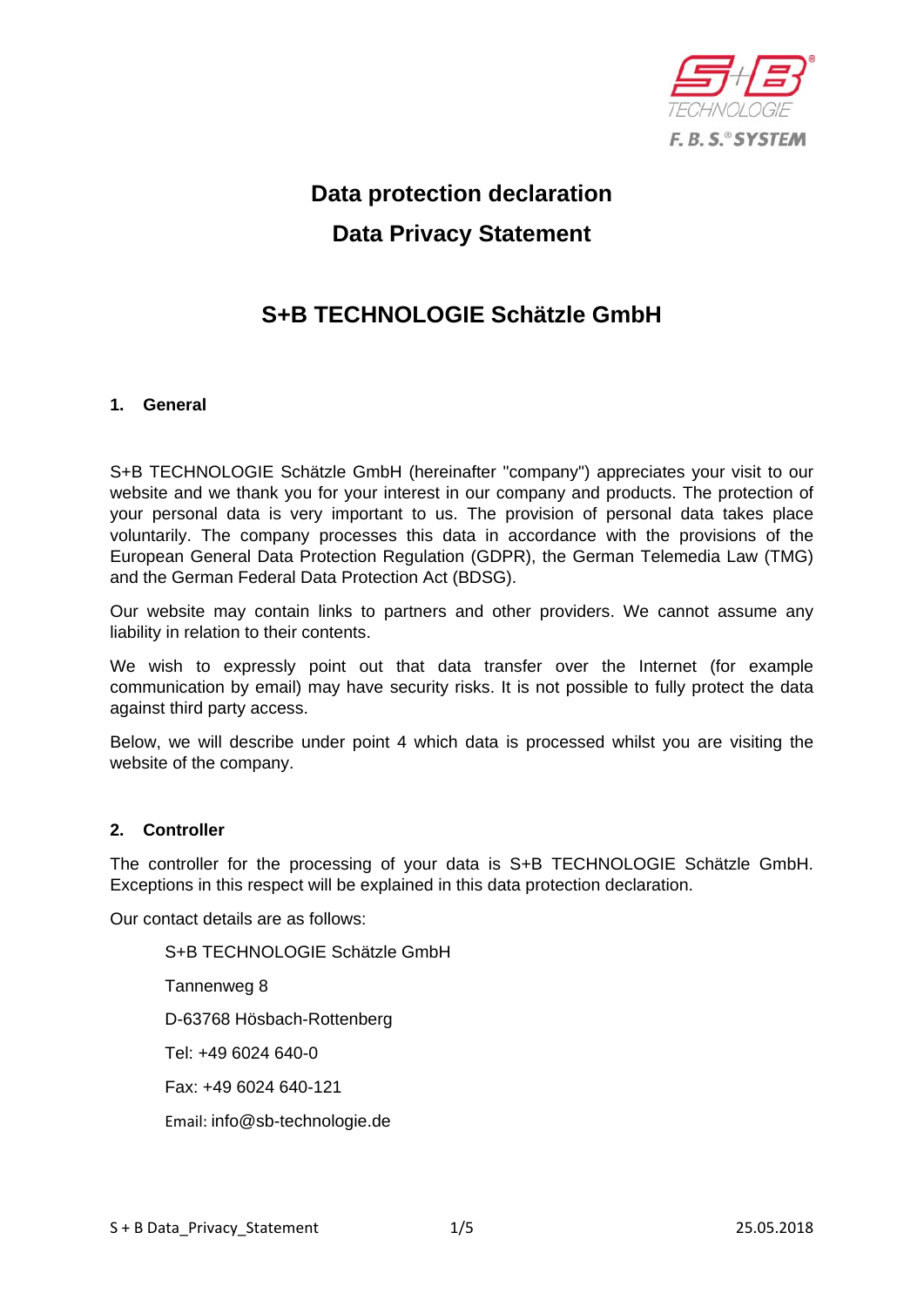

## **3. Copyright**

The content and structure of the S+B website are protected by copyright. The duplication of information or data, in particular the use of texts, parts of text or picture material requires the prior written agreement of S+B TECHNOLOGIE Schätzle GmbH.

### **4. Personal data**

Personal data is individual information in relation to personal or factual relationships of a defined or definable natural person. This includes information such as your IP address, your correct name, your address, your telephone number or your date of birth. Information which cannot be connected to your real identity, such as your preferred Internet site or the number of users of a site is not classed as personal data.

#### **5. Processing of personal data**

Should you visit the website of the company, we process and temporarily save various types of data. This includes the connection data of the accessing computer, the Internet sites which you select when visiting us, as well as the date and duration of the visit. In addition, we calculate the recognition data of the Internet browser used and the type of operating system, as well as the website from which you were redirected to us. Personal information such as your name, address, telephone number or email address is only recorded if you provide this information voluntarily in the course of a registration, survey or information request.

#### **6. Targeted use and disclosure of personal data**

The company uses the personal data provided by you for purposes connected to the technical administration of the website and the processing of your query, both only to the extent necessary.

#### **7. Legal basis for the data processing**

The legal basis for the processing of your personal data depends on the purpose of the data processing.

- ‐ Processing of your query
- The legal basis for the processing of personal data for the purpose stated above is Article 6 Paragraph 1 Letter b) GDPR for the processing of your query, should you have sent us an enquiry and voluntarily provided us with personal data.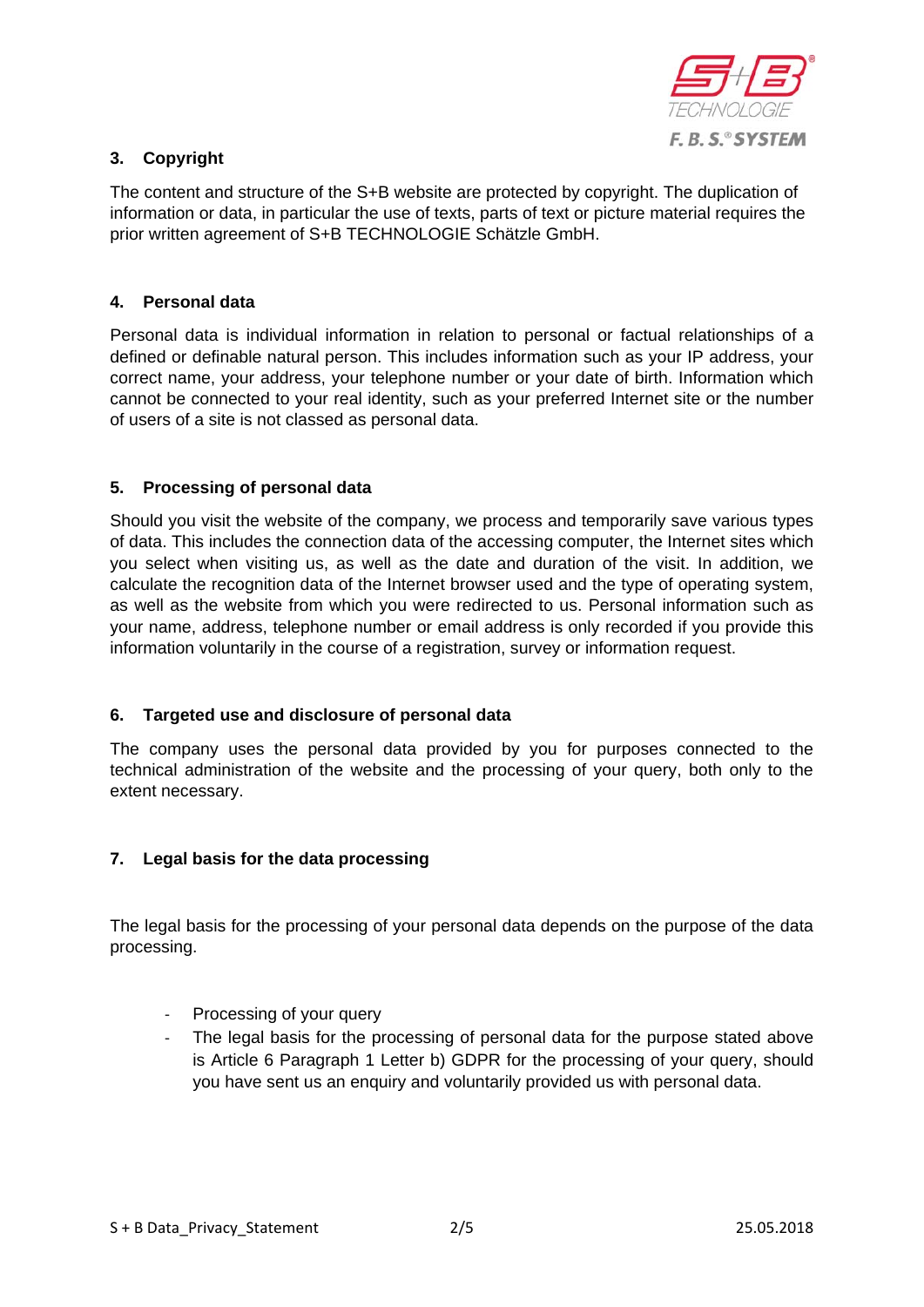

‐ Technical administration of the website The legal basis for the processing of personal data for the purpose stated above is Article 6 Paragraph 1 letter b) GDPR, should a contractual relationship exist with you. Should no contractual relationship exist between yourself and the company, the legal basis for the processing is Article 6 Paragraph 1 Letter f) GDPR. The transfer of personal data (for example an IP address) is necessary in order to establish the connection and to display the content of the website.

#### **8. Disclosure of data**

Your personal data will not be passed on to third parties, unless this is necessary to process your query or you have expressly agreed to such. Should we engage external service providers, these are carefully selected and obliged under Article 28 GDPR to comply with all regulations under data protection laws.

#### **9. Use of cookies**

Cookies are used on our Internet sites. Cookies are small text files which are saved on your computer when you visit our Internet site. By means of these, we can tailor our website more individually to the user. The data which uses a cookie, for example a password, is saved on your computer. Should you not wish for cookies to be used, please alter the cookie administration settings in your Internet browser.

#### **10. Data security**

Our employees and service companies engaged by us are obliged to maintain secrecy and to comply with the provisions of the applicable data protection laws. The company takes reasonable technical and organisational security measures, in order to protect your personal data against loss, alteration, destruction and access by unauthorised persons, as well as unauthorised disclosure. Our security measures are constantly improved in accordance with technical developments.

#### **11. Duration of the saving of the data**

As a rule, we save your data for as long as is necessary to process your query or as long as we have a legitimate interest in the continued saving of your data (for example in order to fulfil a contract etc). The deletion of the data takes place following the expiry of the statutory or contractual retention periods (for example retention periods under commercial law or tax laws). Data which is not subject to the retention obligation is deleted once the described purpose has been fulfilled.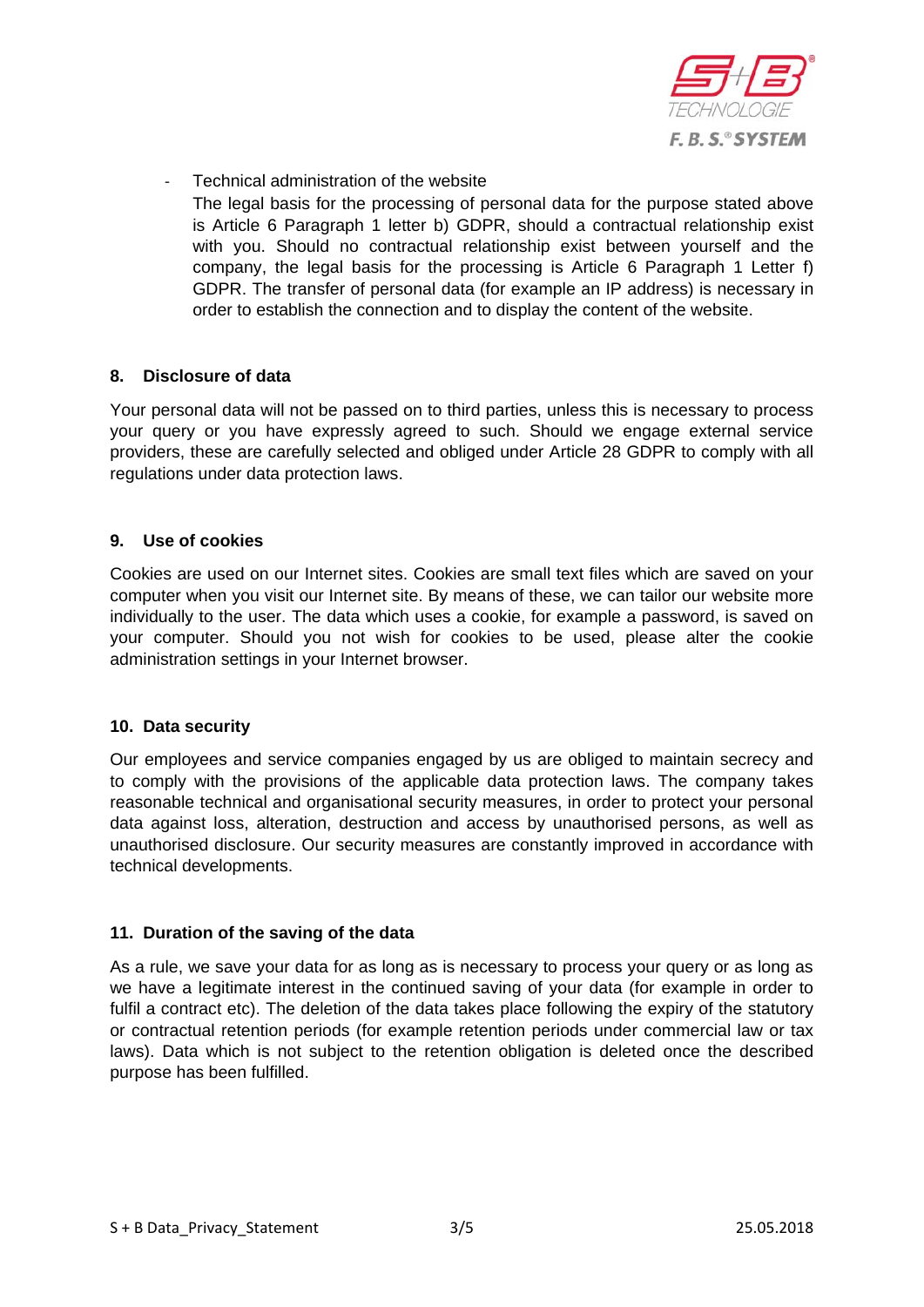

#### **12. Rights as a user**

As a user of our website, you are entitled to various rights. Please use the information in the contact section in order to claim your rights. When doing so, please ensure that we can clearly identify your person.

#### **13. Right of information, correction or erasure of data**

In accordance with the GDPR, you can receive written information at any time free-of-charge following a request as to which data relating to your person (for example name, address) is saved by us. In addition, you have the right to have this data corrected or erased, should the statutory requirements be fulfilled. For example, saved data for business processes which are subject to the statutory retention obligation is excluded from the erasure claim.

#### **14. Right to have the data processing restricted**

You have the right to restrict the processing of your personal data.

#### **15. Right of objection**

You also have the right to object to the processing of the data by us at any time. We will then suspend the processing of the data, unless we can prove important defendable reasons for the continued processing which outweigh your rights in accordance with the statutory regulations.

#### **16. Right of data portability**

In addition, following a request we guarantee transferability of the personal data provided by you in an up-to-date and machine readable data format.

#### **17. Revocation of consent**

You have the right to revoke your consent to the processing of your personal data which you have issued to us for one or more specific purposes at any time with effect for the future. The lawfulness of the processing of your data until the time of revocation is not affected.